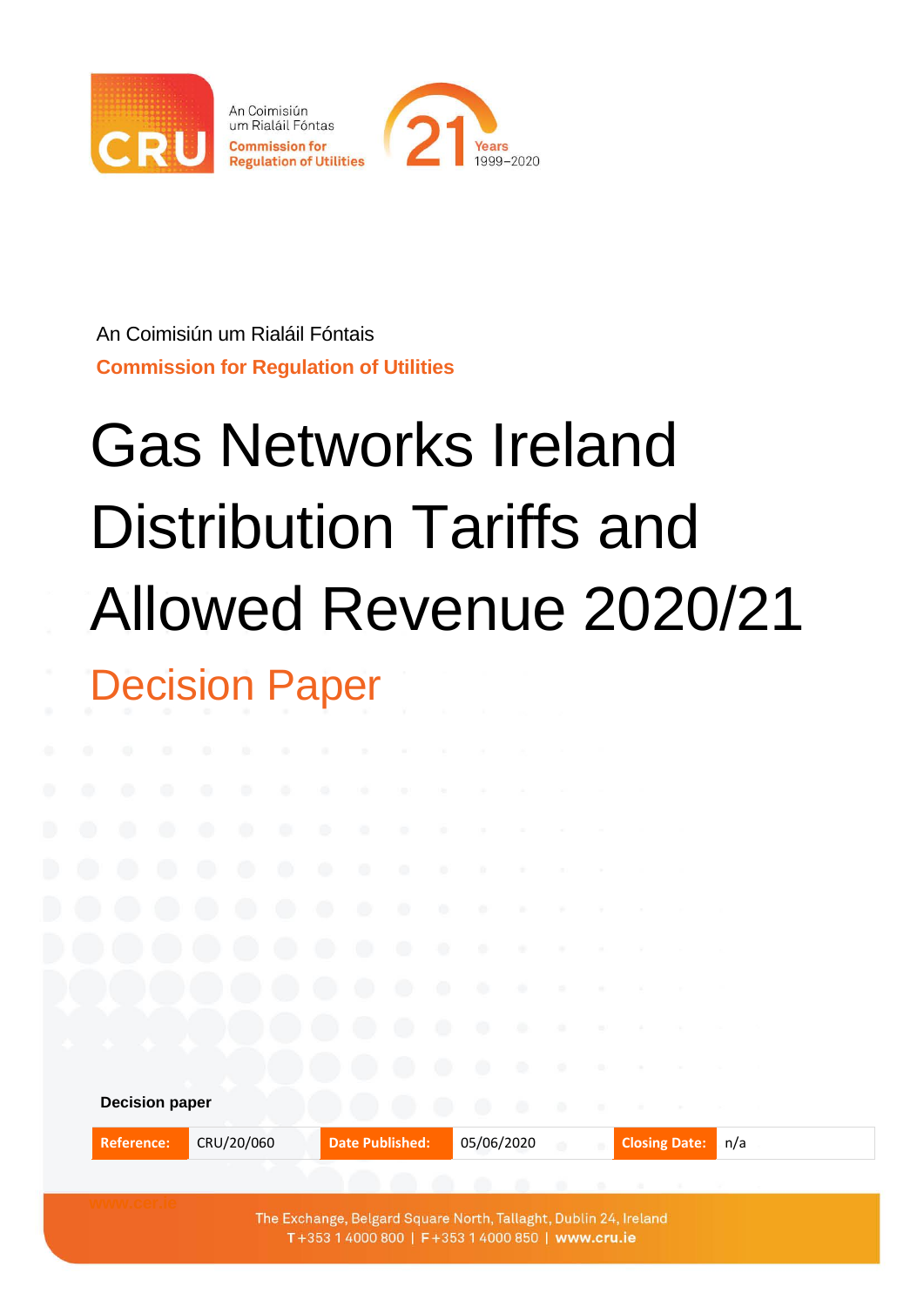## **CRU Mission Statement**

The CRU's mission is to protect the public interest in Water, Energy and Energy Safety.

The CRU is guided by four strategic priorities that sit alongside the core activities we undertake to deliver in the public interest. These are:

- Deliver sustainable low-carbon solutions with well-regulated markets and networks
- Ensure compliance and accountability through best regulatory practice
- Develop effective communications to support customers and the regulatory process
- Foster and maintain a high-performance culture and organisation to achieve our vision

### **Executive Summary**

This paper sets out the distribution network tariffs to apply from 01 October 2020 to 30 September 2021 (gas year 2020/21). The transmission network tariffs are published in a separate paper (CRU/20/059); also published today.

Each year, the network tariffs are reviewed to ensure that Gas Networks Ireland (GNI) only recovers the necessary costs for efficient operation of the network. The review uses the most up to date revenue and demand data, as submitted by GNI.

In its review, the CRU considered the impacts of Covid-19. In terms of setting distribution tariffs for the upcoming gas year, Covid-19 presents a challenge. Sustained large reductions in demand could cause significant upward pressure on tariffs. However, gas demand has mostly recovered to normal levels, since the pandemic began and the most up to date forecasts are indicating that demand, for the gas year 20/21, will be similar to previous years. There are, of course, uncertainties that remain with Covid-19 and the CRU is continuing to monitor the situation carefully.

In its review of distribution tariffs, the CRU has carefully considered the above and how Covid-19 may impact network costs in the future. The review has resulted in the following tariffs [\(Table 1\)](#page-2-0) for a typical residential tariff (annual quantity ≤ 73 MWh). A full set of tariffs for all customers is presented in Appendix A.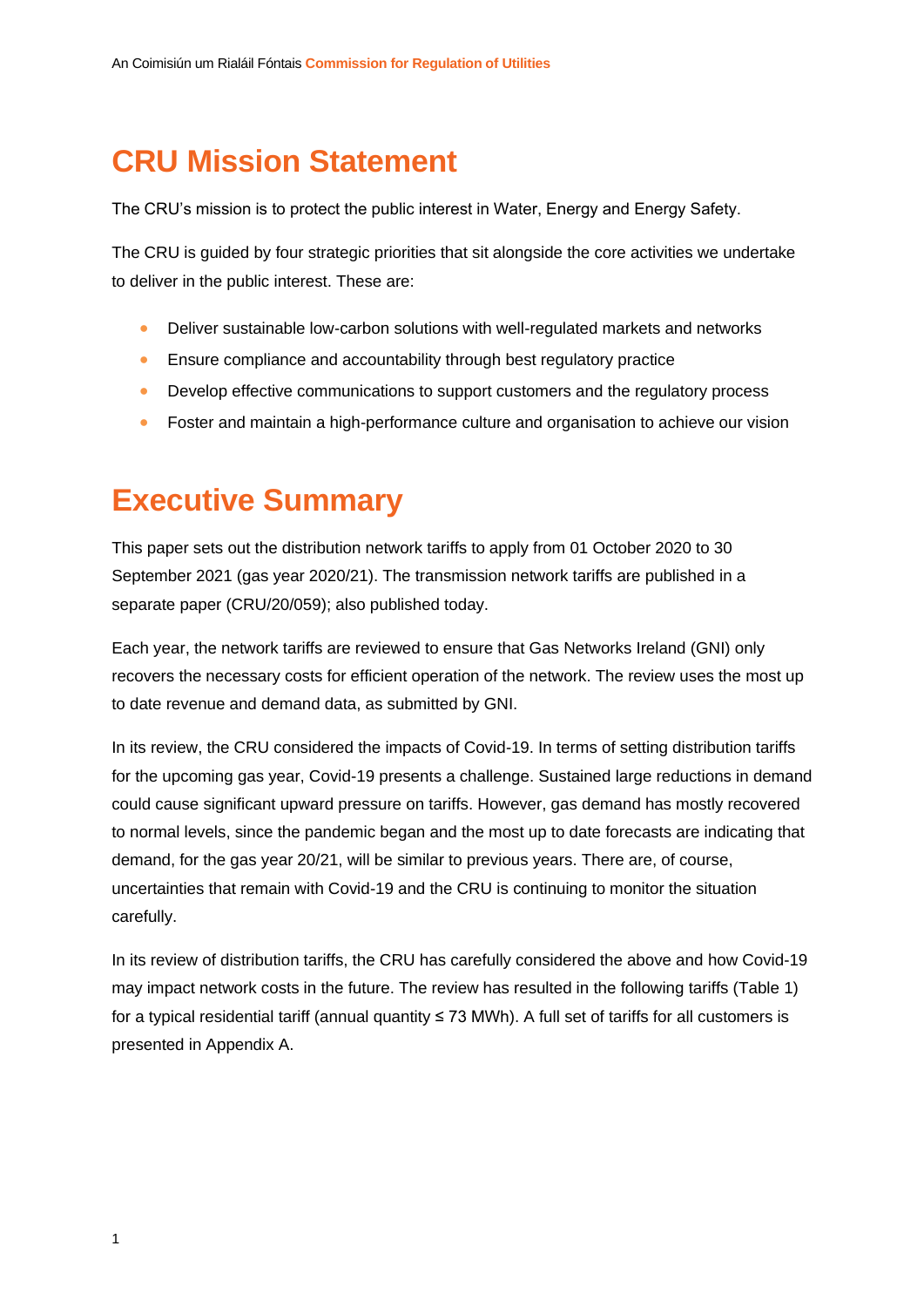| Table T. Distribution tanns for Z020/2T |                                 |                                       |                           |                                    |                                 |  |  |  |
|-----------------------------------------|---------------------------------|---------------------------------------|---------------------------|------------------------------------|---------------------------------|--|--|--|
|                                         |                                 | 2019/20 tariff                        | 2020/21 Tariff            | Change                             |                                 |  |  |  |
|                                         | $19/20$ tariff<br>(nominal) $1$ | $19/20$ tariff<br>(real) <sup>2</sup> | 20/21 charge<br>(nominal) | 19/20 (nominal)<br>vs 20/21 tariff | 19/20 (real)<br>vs 20/21 tariff |  |  |  |
| $Capacity -$<br>c/peak kWh              | 149.63                          | 149.85                                | 157.72                    | 5.41%                              | 5.25%                           |  |  |  |
| Commodity -<br>c/kWh                    | 0.3163                          | 0.3168                                | 0.3316                    | 4.83%                              | 4.68%                           |  |  |  |

#### <span id="page-2-0"></span>Table 1: Distribution tariffs for 2020/21

#### Table 2: Recent distribution network tariffs (nominal)

|                            | 2016/17 | 2017/18 | 2018/19 | 2019/20 | 2020/21 |
|----------------------------|---------|---------|---------|---------|---------|
| $Capacity -$<br>c/peak kWh | 154.51  | 158.33  | 152.18  | 149.63  | 157.72  |
| Commodity -<br>c/kWh       | 0.3370  | 0.3424  | 0.3318  | 0.3163  | 0.3316  |

Capacity charges have increased by **5.4%** and commodity charges have increased by **4.8%**. Therefore, on an overall basis, $3$  distribution network tariffs have increased by  $c.5.3\%$  when compared to 2019/20 tariffs. However, due to reductions in the previous two years, the tariffs remain below 2017/18 levels. A reason for the increase is that demand, as mentioned previously, is projected to be slightly lower in the upcoming gas year as the industrial/commercial sector continues to recover from effects of the current pandemic. The CRU did consider options to address any potential unsustainable increases in tariffs due to Covid-19. However, on balance, these are not considered appropriate. For example, they could build up costs for future years, which increases the risk of customers facing more significant tariff increases in the coming years.

Network tariffs are charged to gas suppliers. It is a decision for suppliers whether to pass on these costs to their customers. Currently, the CRU estimates that network tariffs charges make up approximately 28% of a residential customer's bill. The distribution network tariff charge, if fully passed onto gas customers, would equate to a c. 1.1% (or  $\epsilon$ 9) increase on an average residential gas customer's annual bill. However, the CRU would note that the pricing decisions of suppliers do not just reflect network charges but also the other charges they are faced with. For

<sup>&</sup>lt;sup>1</sup> Not adjusted for inflation.

<sup>&</sup>lt;sup>2</sup> Adjusted for inflation. Forecast HICP inflation of 0.15% for 20/21.

<sup>&</sup>lt;sup>3</sup> Accounting for 80:20 capacity commodity charge weighting.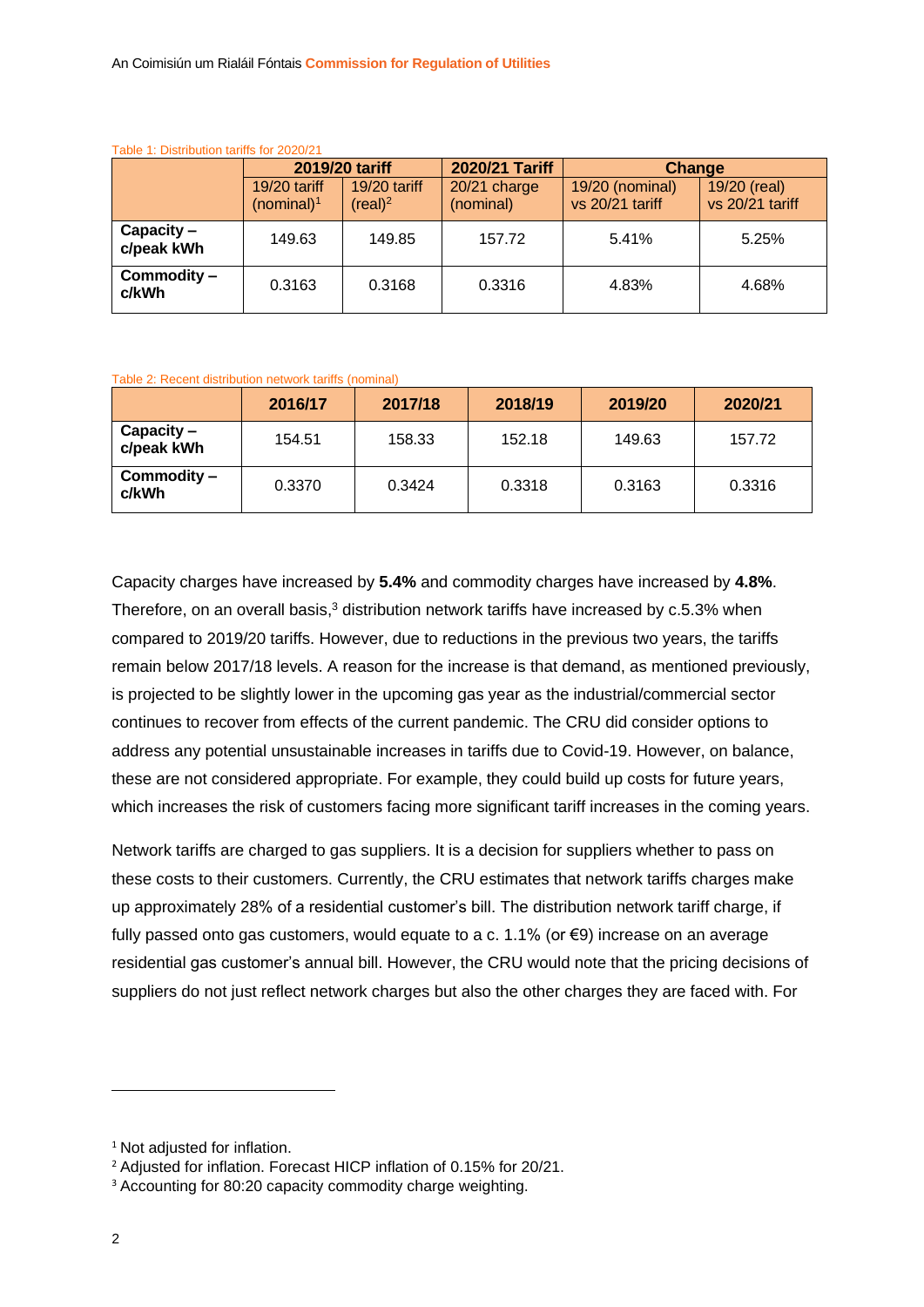example, suppliers may be experiencing additional costs relating to the current pandemic, but they are also likely to be experiencing reduced wholesale gas costs.

As in previous years, the CRU is also publishing, today, the transmission network tariffs. The transmission tariffs are also set to increase (by c. 8%). It is estimated that the combined change in transmission and distribution tariffs equates to a 1.3% (or €11) increase on an average residential gas customer's annual bill. However, the CRU estimates that on an overall basis bills should not be higher for customers in gas year 2020/21 than they were in 2019/20, due to cost reductions in other areas that effect a customer's final bill.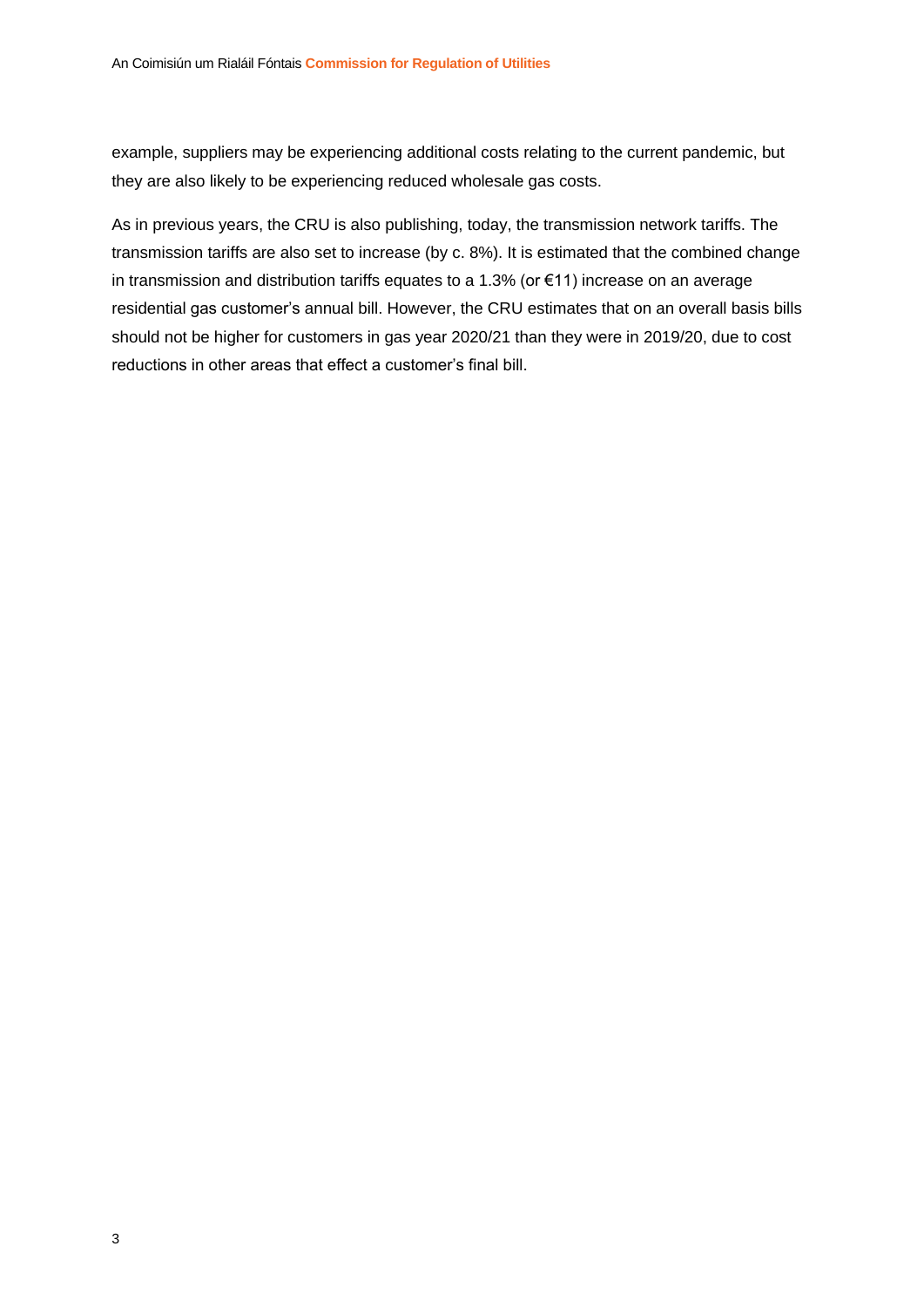# <span id="page-4-0"></span>**Public Impact Statement**

The CRU is legally responsible for regulating network charges in the natural gas market. The CRU may set the basis for charges for using the distribution system. Our mission is to protect the public interest in water, energy and energy safety.

The tariffs set out in this paper are charged to gas shippers for use of Gas Network Ireland's distribution network – this network consists of smaller pipes that includes those running to customers' homes. The CRU conducts an annual review of distribution tariffs to ensure that only necessary costs are included in the calculation of these tariffs. This work has now completed and the distribution tariffs to apply from 01 October 2020 to 30 September 2021 are published in this paper.

The CRU has considered the impact of Covid-19. There has been some decrease in gas demand and increased uncertainty in terms of future demand. This is important because decreases in gas demand can lead to increased costs for customers.

The CRU has carefully considered this and how Covid-19 may impact network costs in the future. The CRU has decided that the network tariffs should be increased by a small amount at this time. The CRU did consider options to address any potential unsustainable increases in tariffs due to Covid-19. However, on balance, these are not considered appropriate. The impact of the Covid-19 restrictions is yet unknown and avoiding increases at this stage could build up costs for future years, with the result that customers could face more significant tariff increases in the coming years. The CRU carefully considers any increases in customer bills and particularly at this difficult time. However, the CRU notes that despite this increase, due to reductions in the previous two years, the cost of using the distribution network remains below the cost in some recent years.

Network tariffs are charged to gas suppliers and it is a decision for suppliers whether to pass on these costs to their customers.

As in previous years, the CRU is also publishing, today, the transmission network tariffs. The transmission tariffs are also set to increase. Currently, the CRU estimates that network tariffs charges make up approximately 28% of a residential customer's bill. However, the CRU would note that the pricing decisions of suppliers do not just reflect network charges but also the other charges they are faced with. For example, suppliers may be experiencing additional costs relating to the current pandemic, but they are also likely to be experiencing reduced wholesale gas costs. The combined transmission and distribution tariffs, if fully passed onto gas customers, would equate to a c. **1.3% (or €11)** increase on an average residential gas customer's annual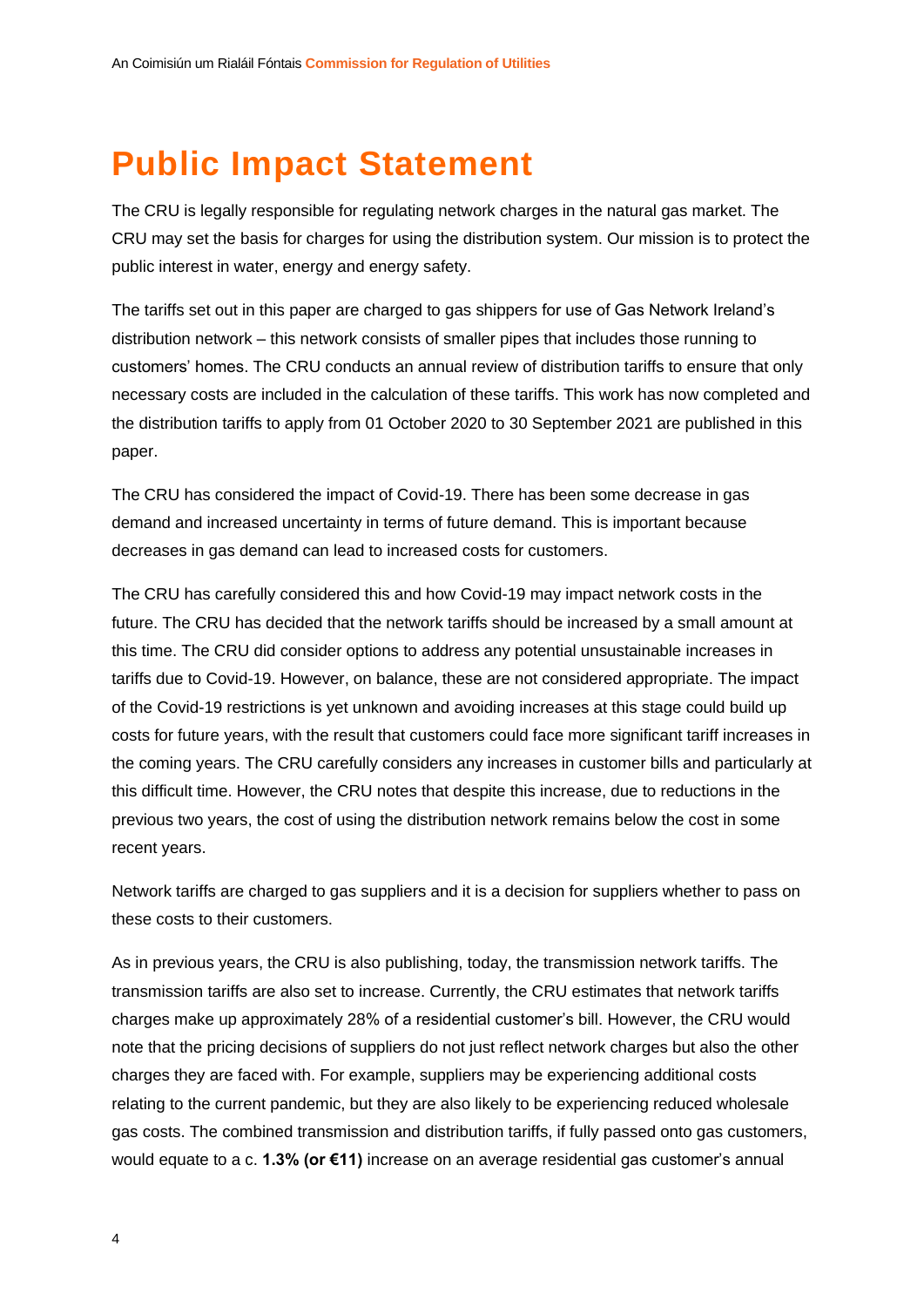bill. However, the CRU estimates that on an overall basis bills should not be higher for customers in gas year 2020/21 than they were in 2019/20, due to cost reductions in other areas that effect a customer's final bill.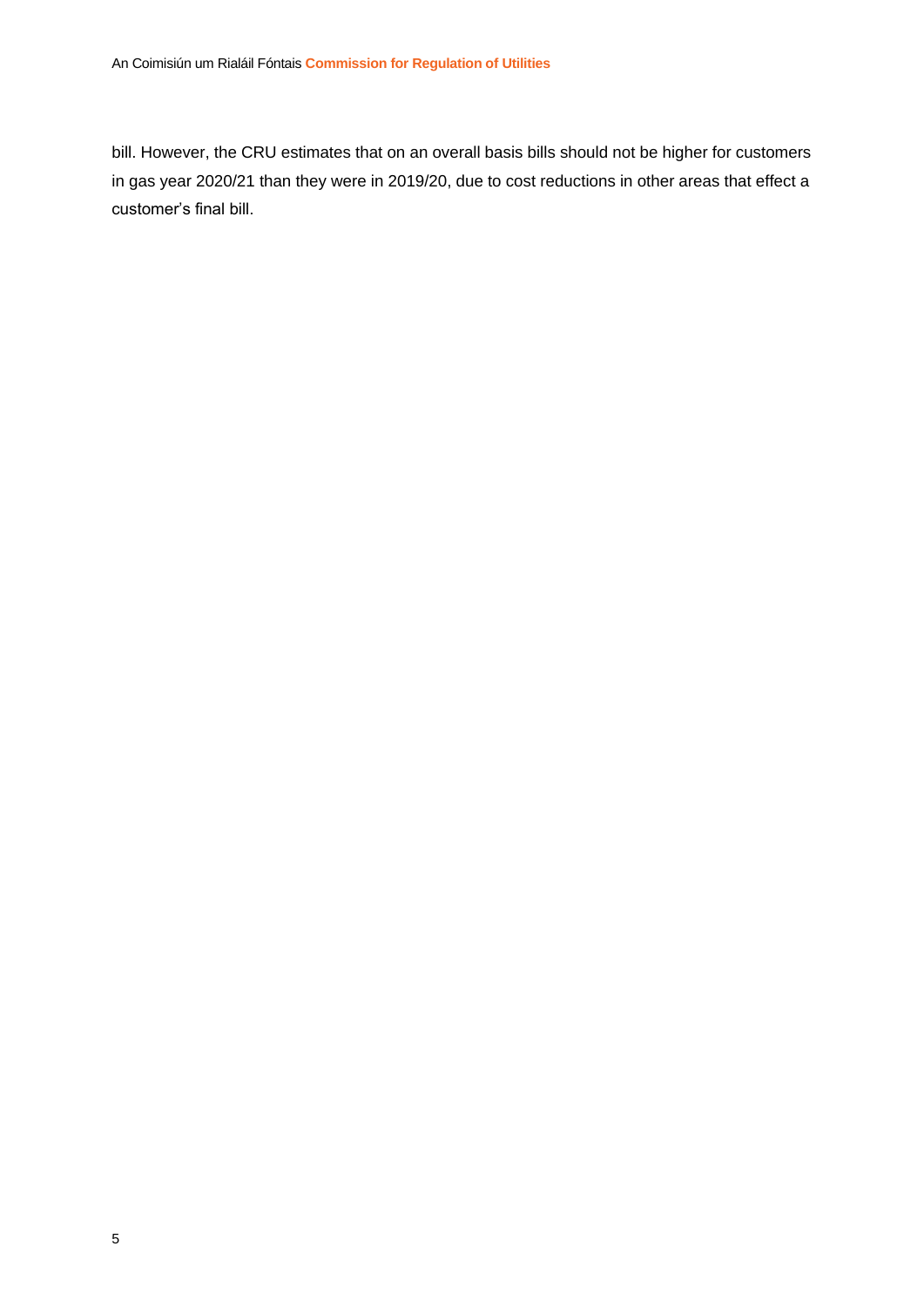# <span id="page-6-0"></span>**Table of Contents**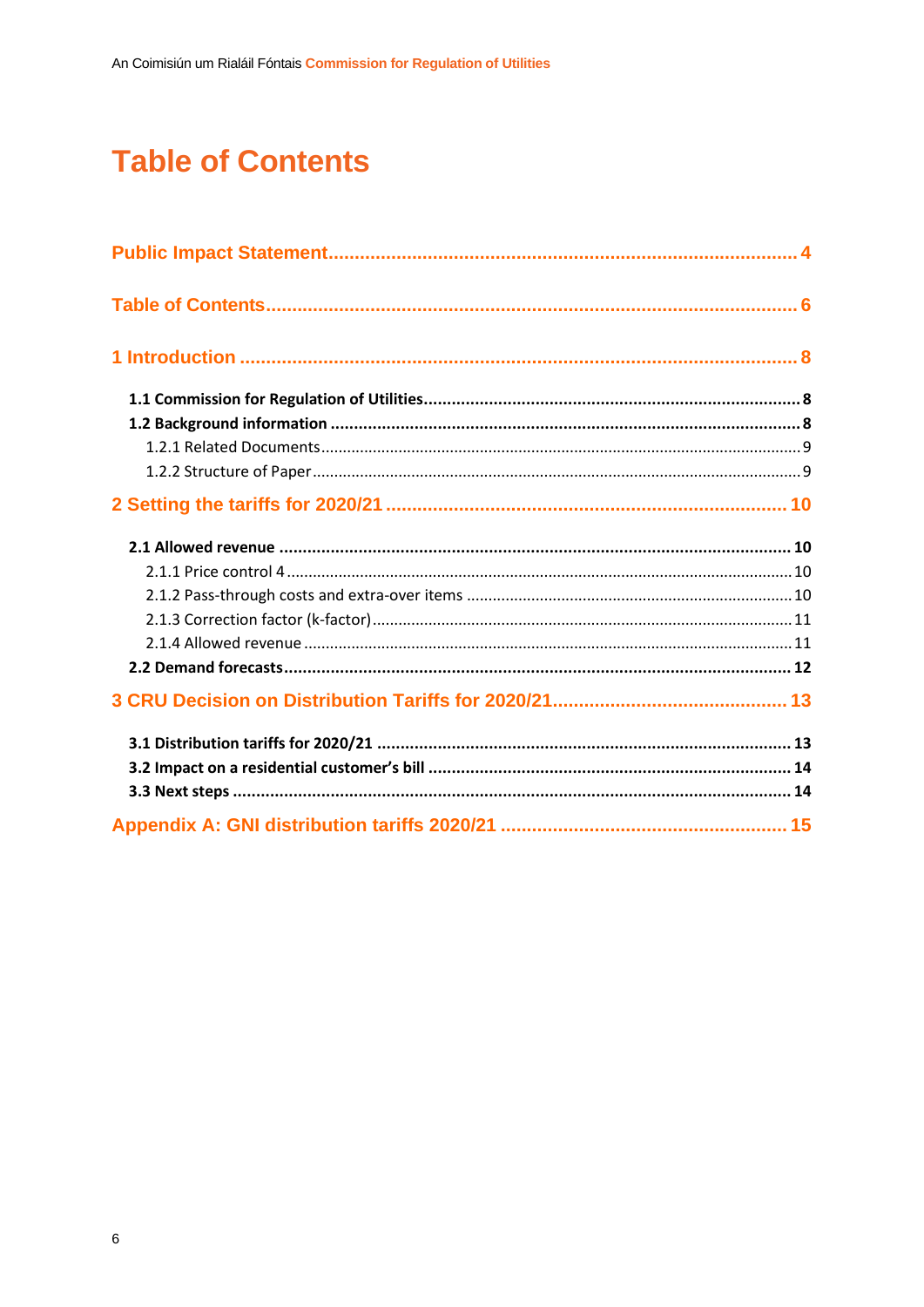# **Glossary of Terms and Abbreviations**

| <b>Abbreviation or Term</b>               | <b>Definition or Meaning</b>                                                                                                                                                                                                                                         |
|-------------------------------------------|----------------------------------------------------------------------------------------------------------------------------------------------------------------------------------------------------------------------------------------------------------------------|
| <b>Allowed Revenues</b>                   | The sum of revenues that the TSO is entitled<br>to obtain in a given period, as approved by<br>the CRU.                                                                                                                                                              |
| <b>CRU</b>                                | <b>Commission for Regulation of Utilities</b>                                                                                                                                                                                                                        |
| <b>Correction Factor (K-Factor)</b>       | An adjustment of revenue applied to rectify<br>over or under recoveries.                                                                                                                                                                                             |
| <b>Distribution Supply Point Capacity</b> | Capacity in kilowatt-hours (kWh) at a Supply<br>Point that is deemed to be reserved for the<br>peak day. A "1-in-50" peak day is used,<br>which is based on weather conditions so<br>severe that statistically they are only likely to<br>occur once every 50 years. |
| <b>Extra-over items</b>                   | Work items not included in the Price Control                                                                                                                                                                                                                         |
| <b>GNI</b>                                | <b>Gas Networks Ireland</b>                                                                                                                                                                                                                                          |
| Pass-through items                        | Work items that were included in the Price<br>Control but the costs of which were not<br>certain at the time of the Price Control.                                                                                                                                   |
| <b>Price Control</b>                      | A 5 - yearly review of GNI's allowed<br>revenues.                                                                                                                                                                                                                    |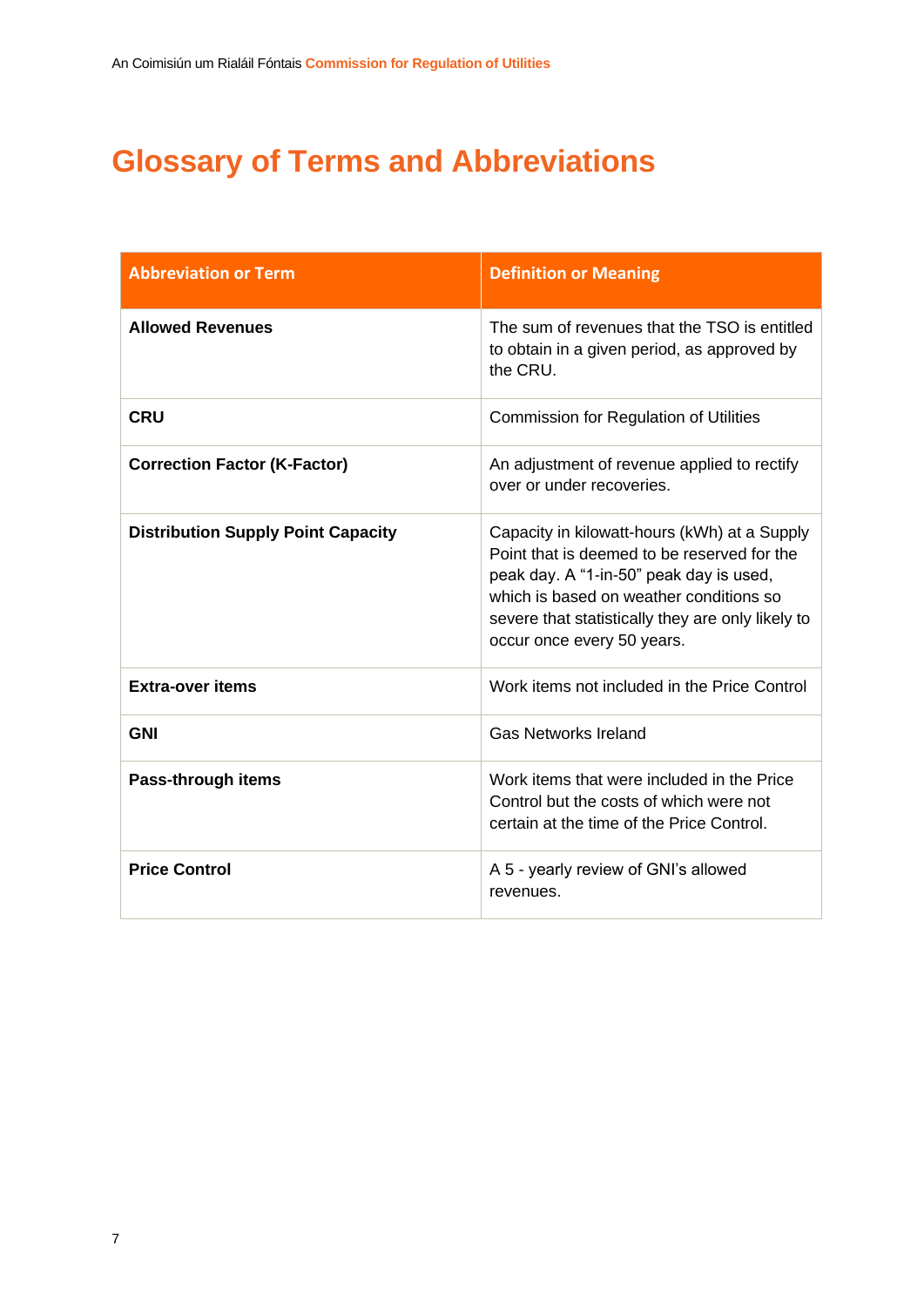# <span id="page-8-0"></span>**1 Introduction**

### <span id="page-8-1"></span>1.1 Commission for Regulation of Utilities

The Commission for Regulation of Utilities (CRU) is Ireland's independent energy and water regulator. The CRU was established in 1999 and now has a wide range of economic, customer protection and safety responsibilities. The CRU's mission is to regulate water, energy and energy safety in the public interest.

Further information on the CRU's role and relevant legislation can be found on the CRU's website at [www.cru.ie.](http://www.cru.ie/)

Under the Gas (Interim) (Regulation) Act, 2002, the CRU is responsible for regulating charges in the natural gas market. Under Section 14 of that Act, the CRU may set the basis for charges for transporting gas through the distribution system.

This paper outlines the CRU's decision in relation to Gas Networks Ireland's (GNI) allowed revenues and distribution tariffs that will apply from 01 October 2020 to 30 September 2021.

The calculation of distribution tariffs is based on the Price Control (PC4) (CER/17/259), which established revenues for distribution over the five year period from October 2017 to September 2022.

### <span id="page-8-2"></span>1.2 Background information

Article 29 of the tariff network code<sup>4</sup>, requires that transmission tariffs and a set of accompanying information is published 30 days ahead of the annual yearly capacity auctions. This year, the annual yearly capacity auctions will be held on 06 July 2020. As a result, the transmission tariffs and a set of accompanying information is being published by 05 June 2020.

Although it is not required under Article 29, the CRU is publishing the distribution tariffs along with the transmission tariffs as the tariffs for both networks are calculated together.

<sup>4</sup> [Commission Regulation \(EU\) 2017/460 of 16 March 2017 establishing a network code on](https://eur-lex.europa.eu/legal-content/EN/TXT/PDF/?uri=CELEX:32017R0460&from=EN%29)  [harmonised transmission tariff structures for gas](https://eur-lex.europa.eu/legal-content/EN/TXT/PDF/?uri=CELEX:32017R0460&from=EN%29)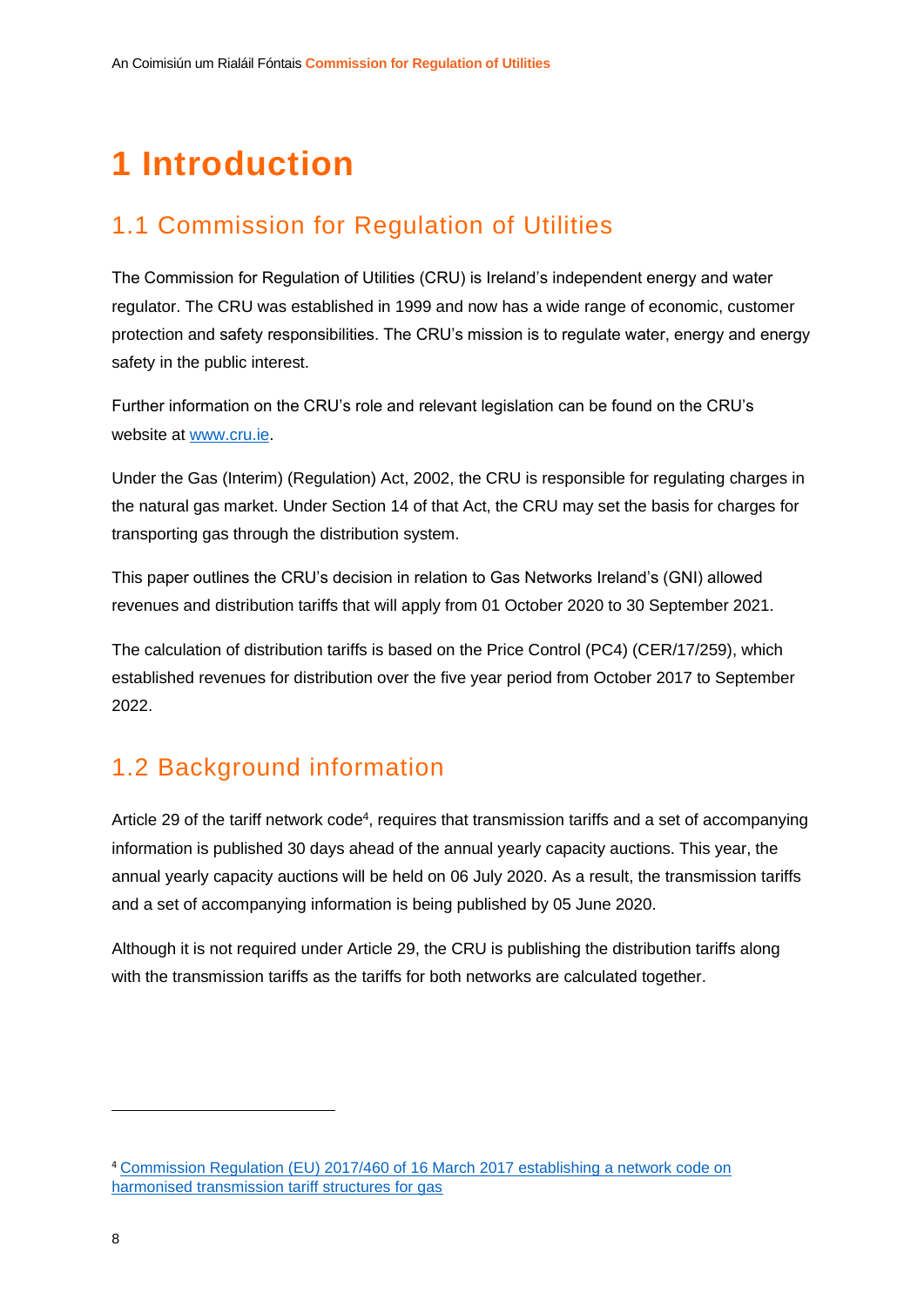#### <span id="page-9-0"></span>**1.2.1 Related Documents**

Documents related to this publication are as follows

- CRU Distribution Revenue Model 2020/21 (CRU/20/060a)
- Gas Networks Ireland Transmission Tariffs 2020/21 (CRU/20/059)
- Decision on October 2017 to September 2022 distribution revenue for GNI (CER/17/259).

Information on the CRU's role and relevant legislation can be found on the CRU's website at **www.CRU.ie**

#### <span id="page-9-1"></span>**1.2.2 Structure of Paper**

The structure of this paper is as follows:

- Section 1 provides an introduction and background.
- Section 2 provides a brief explanation of the CRU's tariff setting process.
- Section 3 sets out the tariffs for gas year 2020/21.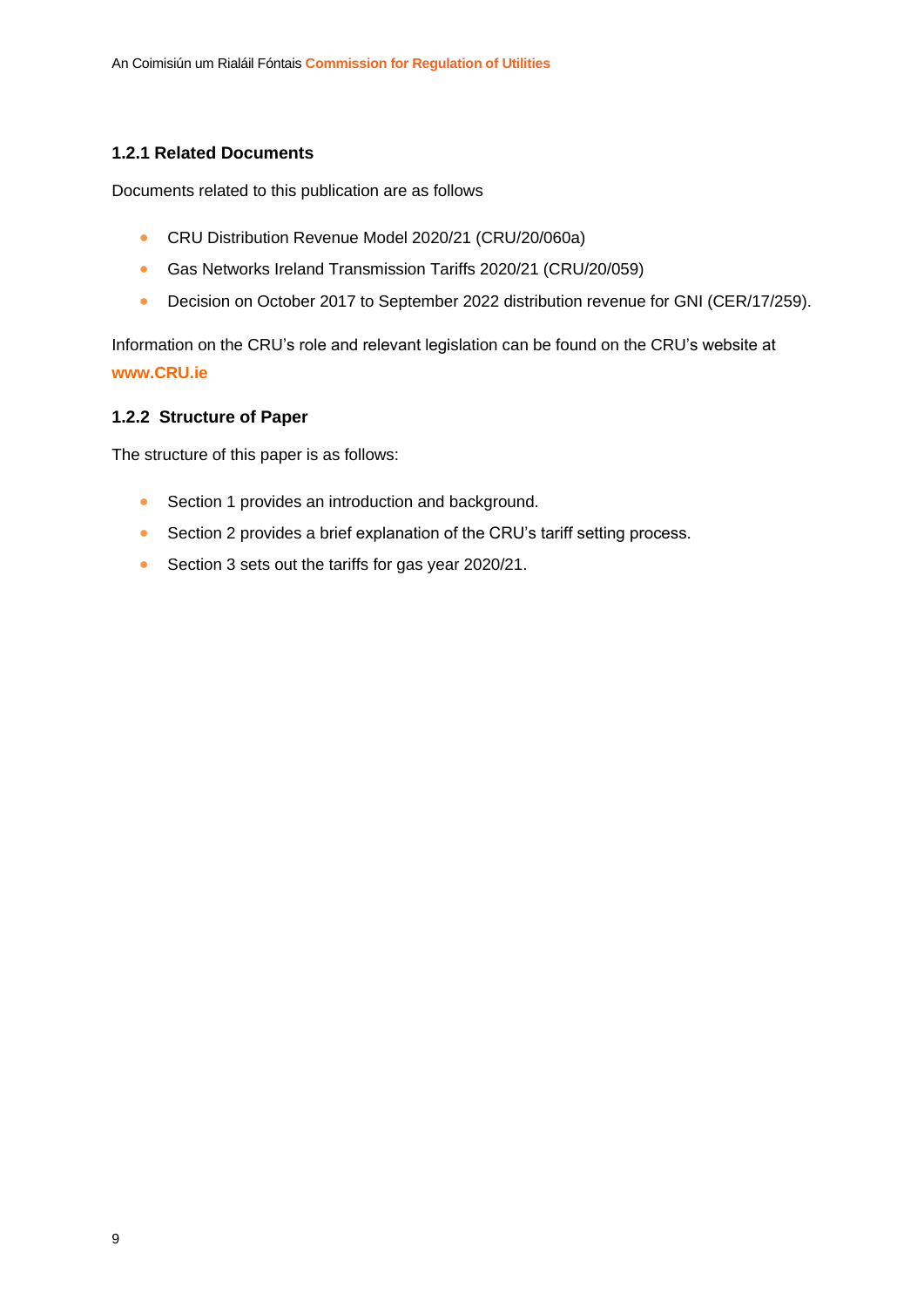# <span id="page-10-0"></span>**2 Setting the tariffs for 2020/21**

In this section the CRU sets out the allowed revenue for gas year 2020/21 and provides a brief overview of GNI's demand forecasts for the coming gas year. The allowed revenue is combined with the demand forecasts to calculate the network tariffs.

### <span id="page-10-1"></span>2.1 Allowed revenue

#### <span id="page-10-2"></span>**2.1.1 Price control 4**

In August 2017, the CRU published its Decision Paper (CER/17/259) on the allowed revenue that GNI's distribution business may recover over the five year period from 01 October 2017 to 30 September 2022 (PC4). This decision paper (CER/17/259) sets out the initial allowed revenue for each year of the price control period. The allowed revenue is set to ensure that GNI can operate, maintain and invest in the network effectively. GNI as the distribution network operator, then recovers this allowed revenue on an annual basis through network tariffs, which are set by the CRU. As part of the annual tariff setting process, the CRU analyses any additional revenue requests from GNI (pass-through costs and extra-over items), over/under recoveries in the previous years and updated demand projections. These items are now discussed.

#### <span id="page-10-3"></span>**2.1.2 Pass-through costs and extra-over items**

As part of the annual tariff setting process, GNI submits requests for items that are either considered pass-through costs or extra-over items. Pass-throughs are cost items that GNI has no control over or limited control over. As a result, GNI's ability to forecast these costs accurately at the time of the Price Control is limited. Extra-over items are generally new capex or opex workitems that could not have been reasonably foreseen at the time the Price Control was set.

The CRU has decided to allow GNI an additional €1.34m for pass-through costs for 2020/21 tariffs. This includes additional allowances for the 'typical' pass-through cost items, in this case €424k for safety initiatives and safety advertising and €181k for the CRU levy. In addition, the CRU has provided allowances for extra-over items, which include €1.35m for use of the South-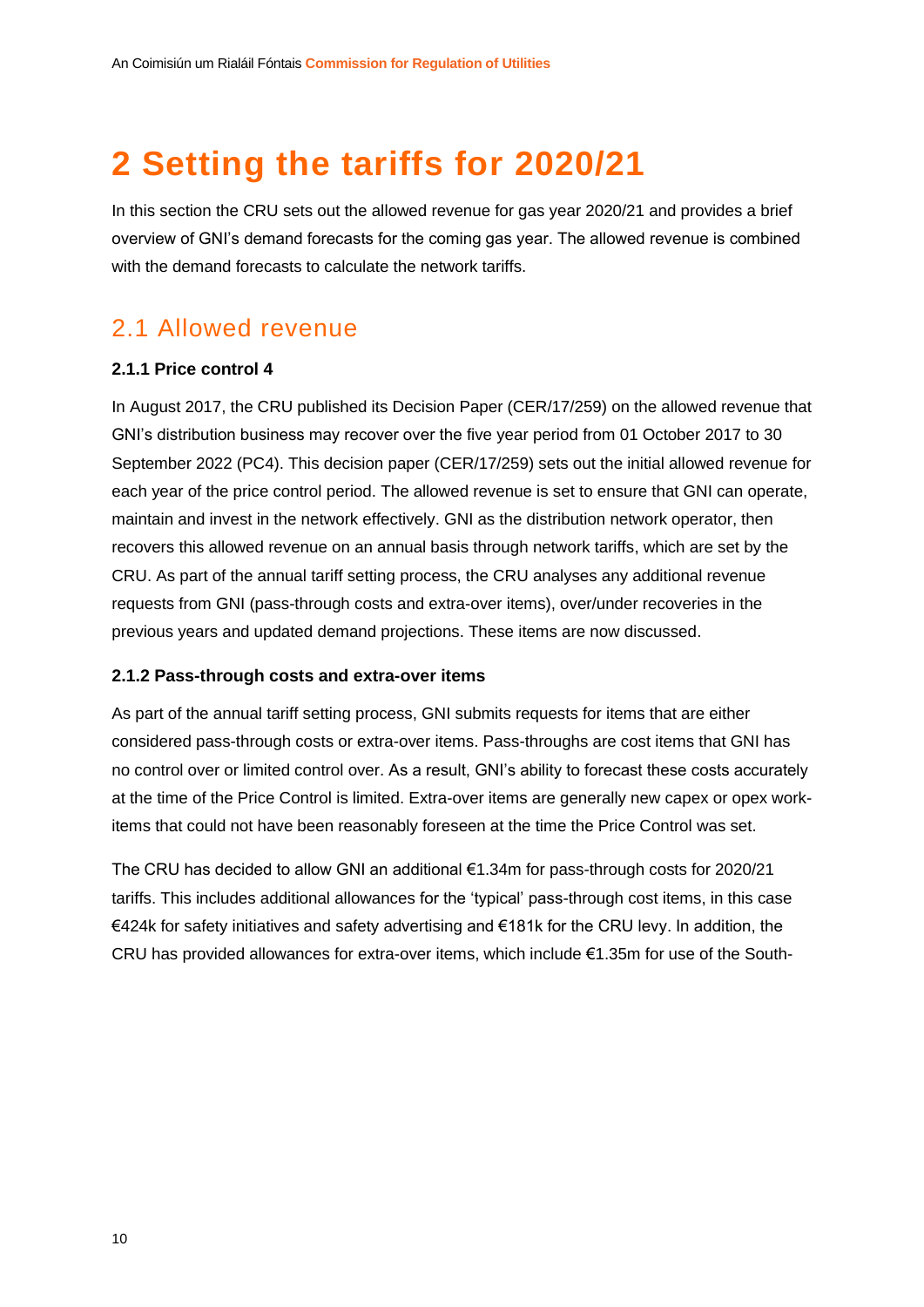North Pipeline<sup>5</sup> and €184k for the pre-payment metering (PPM) enhancement project<sup>6</sup>. The CRU has decided to treat the expenditure associated with these extra-over items as pass-through costs so that any costs not spent can be recovered as part of the Price Control 5 look-back (i.e. review of PC4 spend). For this reason, they are included in the €1.34m pass-through cost allowance.<sup>7</sup>

#### <span id="page-11-0"></span>**2.1.3 Correction factor (k-factor)**

A correction factor (or k-factor) is a revenue adjustment applied to rectify over or under recoveries of revenue by GNI in previous gas years. It is based on the difference between the actual inflation, interest rates, revenues collected, and pass-through costs incurred by GNI; versus the ex-ante projections for such items. The k-factor closes out the year K t-1, i.e. when setting the tariffs for the year 2020/21, the CRU closed out the year 2018/19.

The total distribution correction factor for 2020/21 tariffs is a €2.08m give-back to customers. This is made up of an over-recovery of €0.09m in 2018/19 and an over-recovery €1.81m in 2017/18. When inflation is applied to these two over-recoveries the resulting figure is a total of €2.16m. The reason that  $\epsilon$ 1.81m relating to 2017/18 is being returned now is that any recovery in excess of 105% of allowed revenues is returned in the following gas year. As the k-factor for 17/18 exceeded the 105% rule, the remainder of the 17/18 k-factor, in this case €1.81m, carried over to this year and is now returned to customers. The 105% rule is in place in order to aid tariff stability.

#### <span id="page-11-1"></span>**2.1.4 Allowed revenue**

The CRU has updated the initial allowed revenue set out in its PC4 decision to allow the additional expenditure set out in section [2.1.2](#page-10-3) and for the k-factor set out in section [2.1.3.](#page-11-0) This results in an allowed revenue of €202.46 for gas year 2020/21, which is a nominal increase of 3.4% (€6.75m) on the 2019/20 allowance. This increase is a result of the additional allowances provided for in section [2.1.2](#page-10-3) and because there was a larger giveback to customers last year due

<sup>5</sup> The South-North Pipeline (SNP) forms part of the Northern Irish gas transmission system and is paid for by the Northern Irish customer. Part of the SNP runs through Ireland, connecting to the Irish gas system at Gormanston IP. A connection to the SNP has been established to facilitate gas flows from the Irish network via the SNP to serve Irish gas customers in Dundalk (Haynestown offtake). This is an arrangement between GNI, who are the Irish gas network operator, and GNI(UK), who are the Northern Irish operator of the SNP. This connection allows for increased demand on the Irish gas network, which will benefit all Irish gas customers. This arrangements also benefits Northern Irish gas customers by reducing costs.

<sup>&</sup>lt;sup>6</sup> This projects involves GNI enhancing its PAYG IT solution with a view to ensuring that it may be developed over the longer-term to facilitate new entrants in the gas retail market.

<sup>&</sup>lt;sup>7</sup> Some allowances provided for in PC4, e.g. distribution shrinkage, have been reduced as part of the passthrough cost updates resulting in an overall net figure of €1.34m.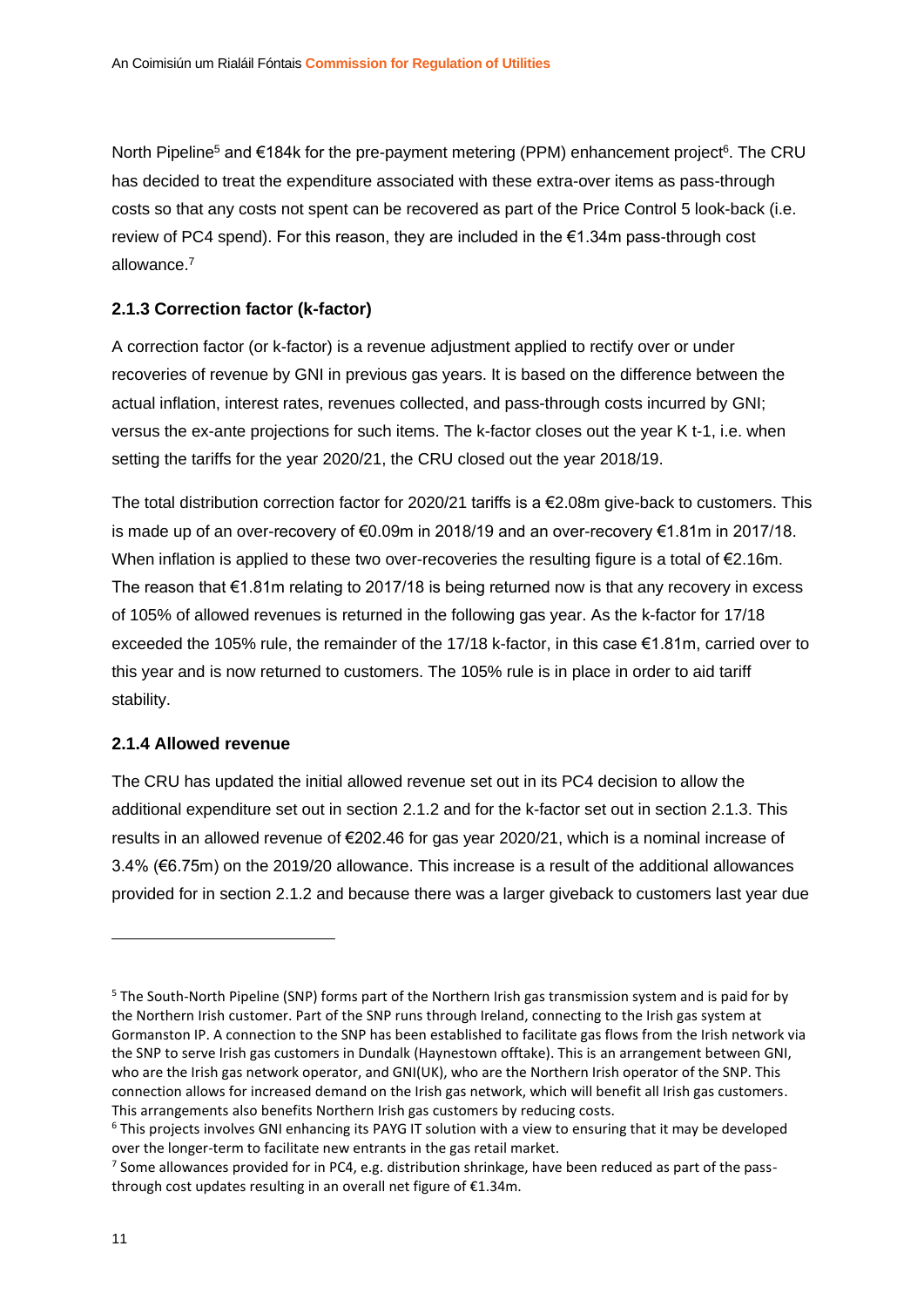to the significant 17/18 k-factor. The increase in the allowed revenue puts some upward pressure on tariffs for 2020/21 relative to gas year 2019/20.

### <span id="page-12-0"></span>2.2 Demand forecasts

In addition to information relating to expenditure, demand forecasts are also estimated through the Price Control process for each of the five years of the Price Control period. As part of the annual tariff setting process GNI submits updated demand figures which take into consideration the latest forecasts. These are reviewed and are used in setting the distribution tariffs.

In order to establish demand forecasts for 2020/21, GNI has analysed the actual impact of Covid-19 on demand to date and then applied these learnings to the elements it typically draws from to forecast gas demand for the coming gas year. When Covid-19 restrictions were put in place, there was a significant fall in gas demand, particularly in the industrial & commercial sector. However, since then demand has begun to recover and is broadly in line with expectations with seasonal demand.

[Table 3](#page-12-1) below presents GNI's distribution network demand forecasts for gas year 2020/21. For context these forecasts are presented alongside GNI's original forecasts for 2019/20 and its updated forecasts for 2019/20 (i.e. Covid-19 recast), which aim to take into account the effects of Covid-19 on gas demand.

| <b>Demand</b> | 19/20<br>demand<br>forecast | 19/20<br><b>Recast</b><br>Covid-19<br>forecast | 20/21<br>demand<br>forecast | <b>Variation vs</b><br>19/20 initial | <b>Variation vs</b><br>19/20 update |
|---------------|-----------------------------|------------------------------------------------|-----------------------------|--------------------------------------|-------------------------------------|
| Commodity     | 16,682                      | 16,599                                         | 16.441                      | $-1\%$                               | $-1\%$                              |
| Capacity      | 119,187                     | 118,526                                        | 116,563                     | $-2%$                                | $-2\%$                              |

<span id="page-12-1"></span>Table 3: Distribution demand forecast summary

In summary, for the forthcoming year 2020/21, total distribution commodity forecasts are 1% lower than both the forecast for 2019/20 and the updated forecast for 2019/20 (i.e. Covid-19 recast). This is mostly driven by reductions in gas demand in the daily metered (DM) industrial/commercial (I/C) sector. Although demand is returning to normal the short-medium term impacts on I/C are still uncertain. Residential demand is expected to remain relatively stable.

In terms of capacity GNI's forecast total supply point capacity (SPC) for 2020/21 is 2% lower than both the forecast for 2019/20 and the updated forecast for 2019/20 (i.e. Covid-19 recast). This is driven by both a lower 1 in 50 forecast for 2020/21 and reductions in gas demand in the DM I/C sector feeding through to expected capacity bookings. This reduction in demand puts some upward pressure on tariffs for 2020/21 relative to gas year 2019/20.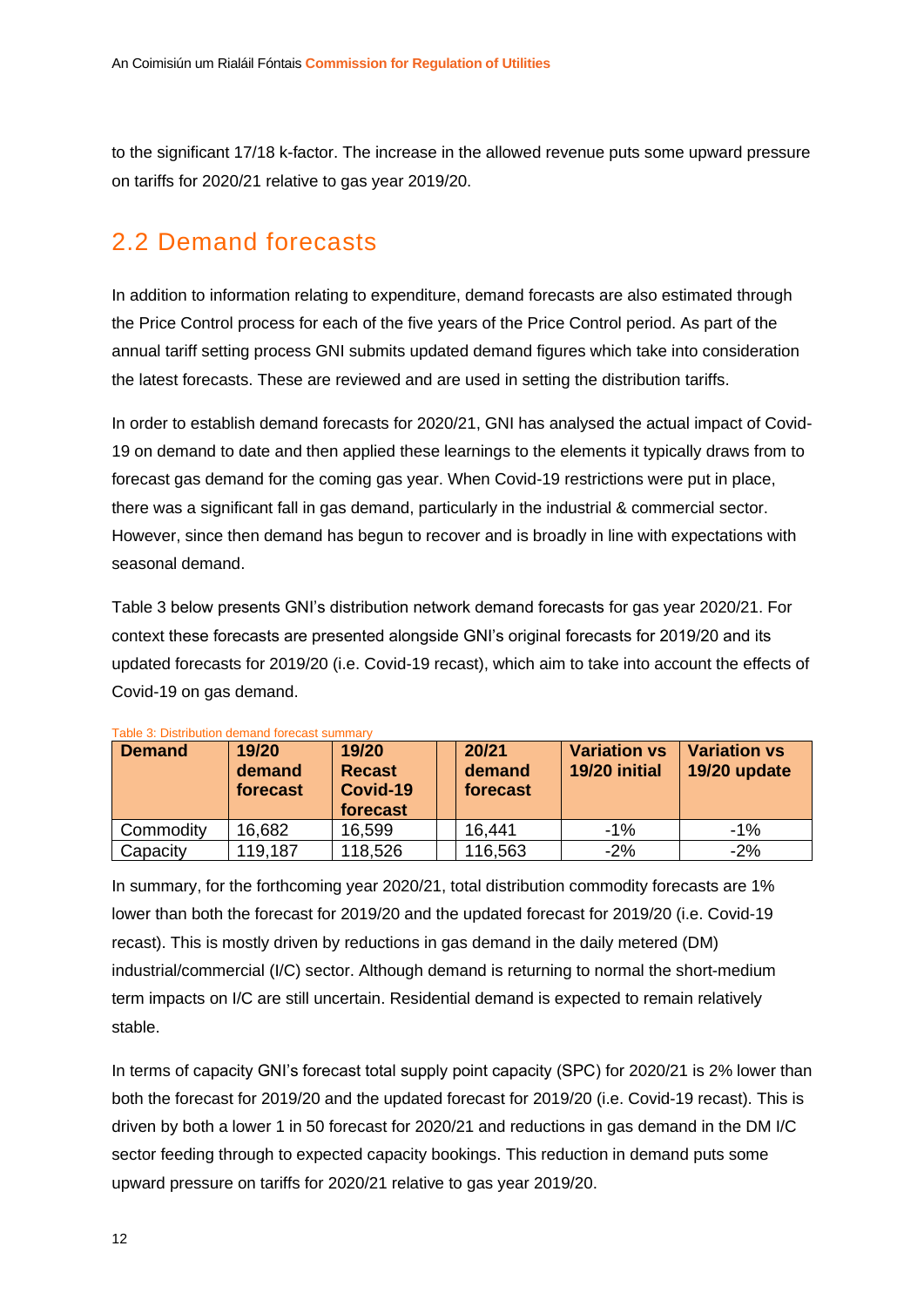# <span id="page-13-0"></span>**3 CRU Decision on Distribution Tariffs for 2020/21**

### <span id="page-13-1"></span>3.1 Distribution tariffs for 2020/21

GNI have calculated distribution network tariffs for the period 01 October 2020 to 30 September 2021 based on the allowed revenue and demands set out in the previous section. The distribution tariff uses a tiered structure whereby alternative charges are applied to customers based on their annual quantities. There are four tiers. The tariffs in [Table 4](#page-13-2) below are for the smallest tier (≤ 73 MWh), within which a typical residential customer will be placed. See Appendix A for the tariffs for each of the four tiers.

The CRU's decision is that GNI implement the tariffs set out in [Table 4](#page-13-2) & Appendix A for gas year 2020/21. Capacity charges have increased by **5.4%** and commodity charges have increased by **4.8%**. Therefore, on an overall basis,<sup>8</sup> distribution network tariffs have increased by 5.3% when compared to 2019/20 tariffs.

| Table 4. Distribution tanns 2020/21 |                                 |                                        |                           |                                    |                                 |  |  |  |  |
|-------------------------------------|---------------------------------|----------------------------------------|---------------------------|------------------------------------|---------------------------------|--|--|--|--|
|                                     |                                 | 2019/20 tariff                         | 2020/21 Tariff            | Change                             |                                 |  |  |  |  |
|                                     | $19/20$ tariff<br>(nominal) $9$ | $19/20$ tariff<br>(real) <sup>10</sup> | 20/21 charge<br>(nominal) | 19/20 (nominal)<br>vs 20/21 tariff | 19/20 (real)<br>vs 20/21 tariff |  |  |  |  |
| $Capacity -$<br>c/peak kWh          | 149.63                          | 149.85                                 | 157.72                    | 5.41%                              | 5.25%                           |  |  |  |  |
| Commodity -<br>c/kWh                | 0.3163                          | 0.3168                                 | 0.3316                    | 4.83%                              | 4.68%                           |  |  |  |  |

<span id="page-13-2"></span>Table 4: Distribution tariffs 2020/21

For comparison, [Table 5](#page-13-3) below provides the 2020/21 in the context of recent tariff levels.

Distribution tariffs have remained relatively stable, as GNI's demand forecasts have generally been in line with expectations.

<span id="page-13-3"></span>

|  | Table 5: Recent distribution network tariffs (nominal) |  |  |
|--|--------------------------------------------------------|--|--|

|                          | 2016/17 | 2017/18 | 2018/19 | 2019/20 | 2020/21 |
|--------------------------|---------|---------|---------|---------|---------|
| Capacity -<br>c/peak kWh | 154.51  | 158.33  | 152.18  | 149.63  | 157.72  |
| Commodity -<br>c/kWh     | 0.3370  | 0.3424  | 0.3318  | 0.3163  | 0.3316  |

<sup>8</sup> Accounting for 80:20 capacity commodity charge weighting.

<sup>&</sup>lt;sup>9</sup> Not adjusted for inflation.

<sup>&</sup>lt;sup>10</sup> Adjusted for inflation. Forecast HICP inflation of 0.15% for 20/21.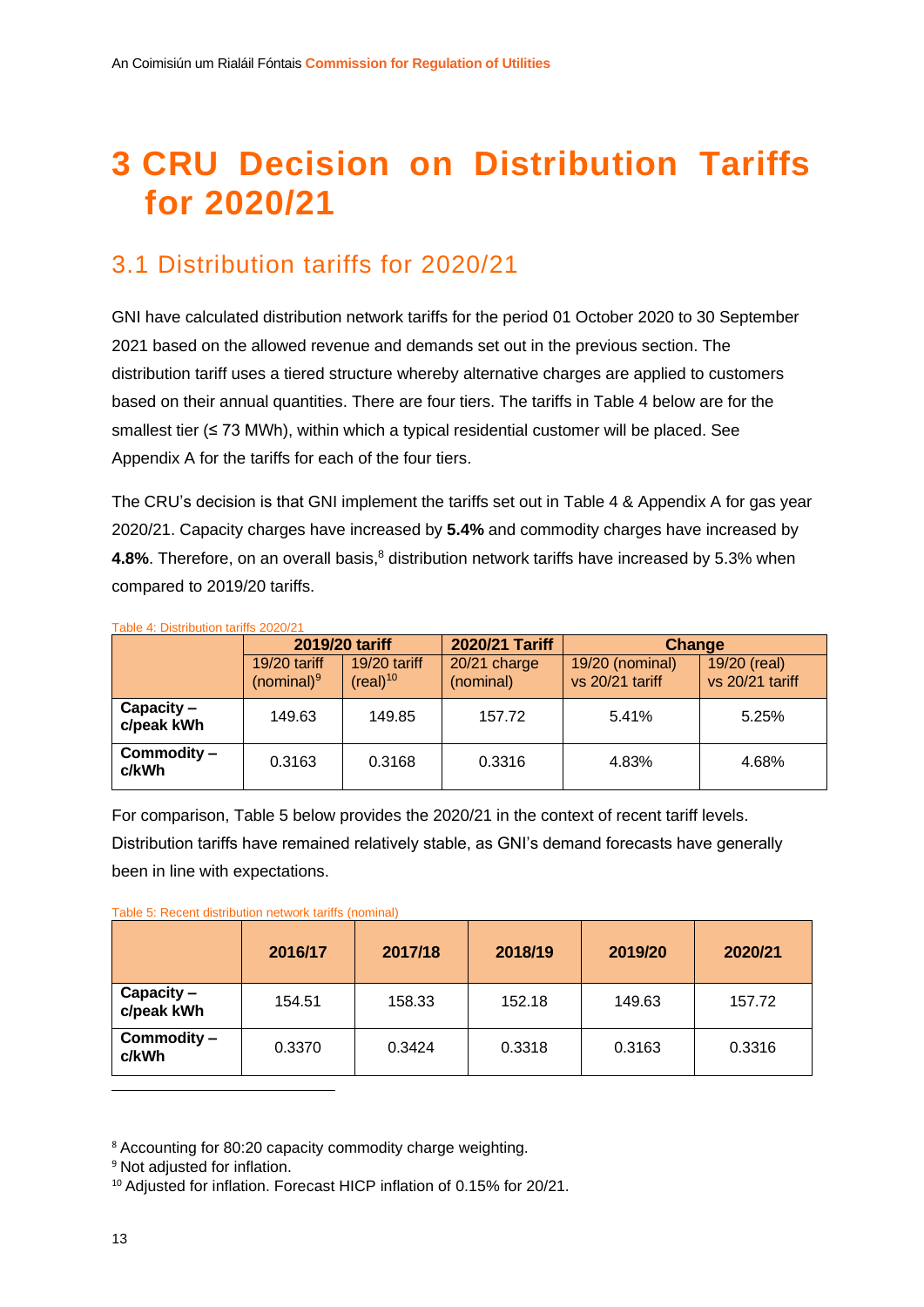The CRU has carefully considered its decision to increase network tariffs in the context of the Covid-19 pandemic. Sustained large reductions in demand could cause significant upward pressure on tariffs. However, gas demand has mostly recovered to normal levels, since the pandemic began and the most up to date forecasts are indicating that demand, for the gas year 20/21, will be similar to previous years. There remain uncertainties with Covid-19 and its impact on network costs and the CRU is continuing to monitor the situation carefully.

The CRU did consider options to address any potential unsustainable increases in tariffs due to Covid-19. However, on balance, these are not considered appropriate. For example, they could build up costs for future years, which increases the risk of customers facing more significant tariff increases in the coming years.

### <span id="page-14-0"></span>3.2 Impact on a residential customer's bill

Network tariffs are charged to gas suppliers. It is up to suppliers whether to pass on these costs to their customers. Currently, the CRU estimates that network tariffs charges make up approximately 28% of a residential customer's bill. The distribution network tariff charge, if fully passed onto gas customers, would equate to a c. 1.1% (or €9) increase on an average residential gas customer's annual bill. However, the CRU would note that the pricing decisions of suppliers do not just reflect network charges but also the other charges they are faced with. For example, suppliers may be experiencing additional costs relating to the current pandemic, but they are also likely to be experiencing reduced wholesale gas costs.

As in previous years, the CRU is also publishing, today, the transmission network tariffs. The transmission tariffs are also set to increase (by c. 8%). Combined transmission and distribution tariffs currently equate to a 1.3% (or €11) increase on an average residential gas customer's annual bill. However, the CRU estimates that on an overall basis bills should not be higher for customers in gas year 2020/21 than they were in 2019/20, due to cost reductions in other areas that effect a customer's final bill.

### <span id="page-14-1"></span>3.3 Next steps

These tariffs will take effect from 01 October 2020.